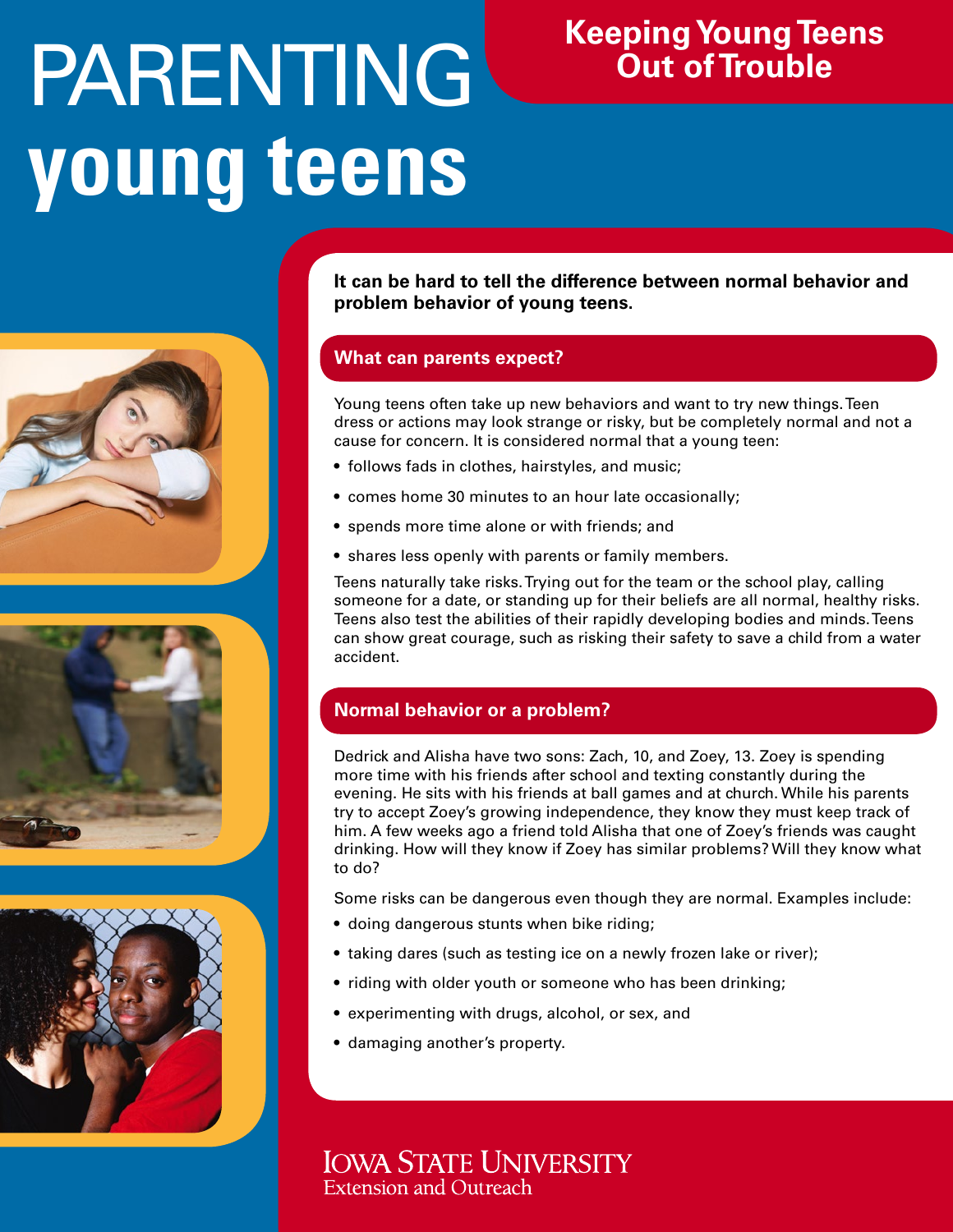

Most parents want to protect and see their teens reach adulthood without serious problems. Parents fear troubles they learn about in the media—pregnancy, addiction to drugs and alcohol, unsafe driving, shoplifting, gang membership, and violence. A majority of teens do not become involved in these problems.

# **What can parents do?**

Parents can steer teens in the right direction by knowing where they are, what they are doing, and who they are with. It's important to keep track of youth, especially in the early teen years between ages 10 and 14.

Here are ways parents can monitor their young teens:

- Decide important rules (with your teen) curfew times and off-limits places or activities.
- Ask your teen to call or text message if plans change.
- Develop consequences (with your teen) for breaking rules (be sure to follow through).
- Build a positive relationship take time to have fun with your teen.
- Show your interest in his or her activities.
- Listen openly when your teen talks about problems or concerns.
- Get to know your teen's friends and their parents.
- Encourage taking part in extra-curricular activities, clubs, or organizations.
- Monitor online social networks. Join Facebook (or similar networks) and interact with your teen online. See online contacts and talk. Some parents require that their teen share their user name and password in order to create a Facebook page.
- Limit monitoring by age 14 or 15 and especially by age 16 (when many teens drive), teens may rebel against certain parental rules if they feel overprotected, unfairly punished, or cut off from friends.
- Trust your teen. Instead of trying to keep youth from making mistakes, help teens learn from mistakes, and what behavior is expected and rewarded.

## **What is a serious problem?**

Acceptable teen behavior varies with age and differing family values. However, the following behaviors should always be of concern:

- depressive symptoms that lasts for two weeks or longer,
- abuse of alcohol or drugs, and
- unprotected sex.
- Depression in teens may show itself as: sadness, hopelessness, irritability, anger, casual sex, or use of alcohol or drugs. No one behavior means depression; a youth in serious trouble probably will display several symptoms.

The following behaviors are danger signs of depression or substance abuse:

- unusual failure to do chores, follow rules, arrive home on time; loss of interest in goals, activities, or hobbies; temper flare-ups;
- rapid change in friends;
- lack of care in personal appearance or hygiene;
- abrupt change in school attendance and grades;
- unusual isolation and withdrawal from family;
- secretive and defensive behavior regarding actions, and
- stealing money or objects.

When a teen has both a substance abuse problem and depression, most professionals suggest it's first important to overcome drugs or alcohol, and then treat the depression.

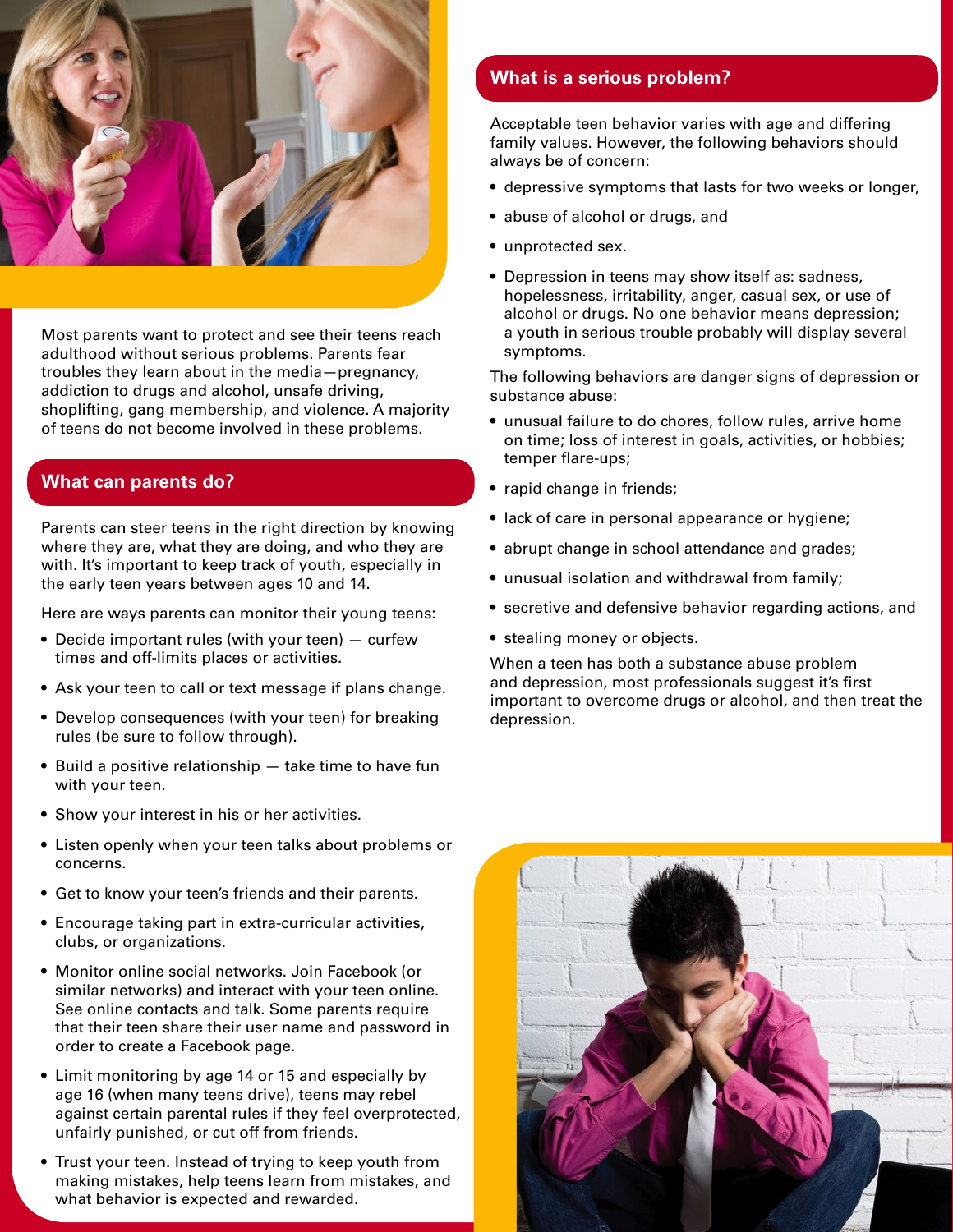### **How can parents get help?**

Just as medical help is needed for physical problems, professional help is also needed for depression or substance abuse. Parents must **(1)** recognize the problem, **(2)** find out the severity of the problem, and **(3)** find treatment.

# **(1) Recognize the problem.**

Watch for warning signs. Even if parents notice only one or two signs, they should talk to their teen. Parents can damage a relationship by secretly trying to determine if their teen is abusing drugs or alcohol. Instead, parents can express concerns when they and their teen are calm.

# **(2) Find out the severity.**

Even though talking with a teen may reduce a parent's concern, some teens need more information and support to overcome a problem. Many schools offer programs conducted by teen peers or professionals.

If a teen doesn't want to participate in such programs, or if the behavior gets worse (the teen becomes defiant or runs away from home), seek a professional evaluation of the problem. It's likely a teen will resist this, but parents must find help just as they would for a serious physical condition.

Most evaluations provide a check for the presence of serious depression and should be conducted by a skilled psychiatrist, mental health counselor, or other professional. The person also should be familiar with signs of youth substance abuse.

Professionals should evaluate a teen's coping skills in four areas: family, school, peer group, and community. They look for:

- relationships within the family and with old friendsgrowing worse
- grades and involvement in school activities dropping
- arrests or community disturbances
- church, sports, or youth club activities dropping

If the evaluation shows serious depression or substance abuse, parents should have their teen receive some form of treatment.

#### **(3) Take action to get treatment.**

Treatment varies according to the severity of the problem. It can include:

*Outpatient Treatment:* The teen lives at home and sees a counselor as an outpatient. The teen can continue to participate in family, school, and peer activities. This method works best when youth are still connected with their family and the family takes an active role. When substance abuse is involved, the treatment works better if the abuse is relatively new and the young person recognizes abuse as a problem.



*Partial hospitalization:* The teen spends the day in the hospital or treatment center and goes home at night and on weekends. This works for substance-abusing youth who need help with schoolwork, or who are involved in an intensive Twelve-Step Program (like Alcoholics Anonymous) and can participate actively in individual, group, and family therapies. This method requires responsibility from both the teen (to be home at night and on weekends) and the parents (to monitor and guide).

*Hospital inpatient treatment:* The teen stays at the hospital due to safety concerns— suicidal behavior, serious psychiatric problems, or lack of supervision. This care may last only a week or two until an accurate diagnosis is made, medication levels are set, and/or outpatient care is set up. A patient may be transferred from the hospital directly to residential treatment.

*Residential treatment:* The teen stays at a center 24 hours a day for several weeks. These programs help teens who have let alcohol or drugs become a core part of their lives. Usually a teacher is available to help with schoolwork. Most programs offer group therapy, individual counseling, and physical activities to help patients learn to have fun without using substances. Families also are involved in treatment to learn how to help teens stay away from alcohol and other drugs when they return home.

Do not accuse a teen of wrongdoing. This only arouses the teen's defensiveness. If a teen refuses to talk, talk later that day or the next day. If talking only increases concern, parents may need to do detective work finding out what's in their teen's room and talking to peers, coaches, and teachers.